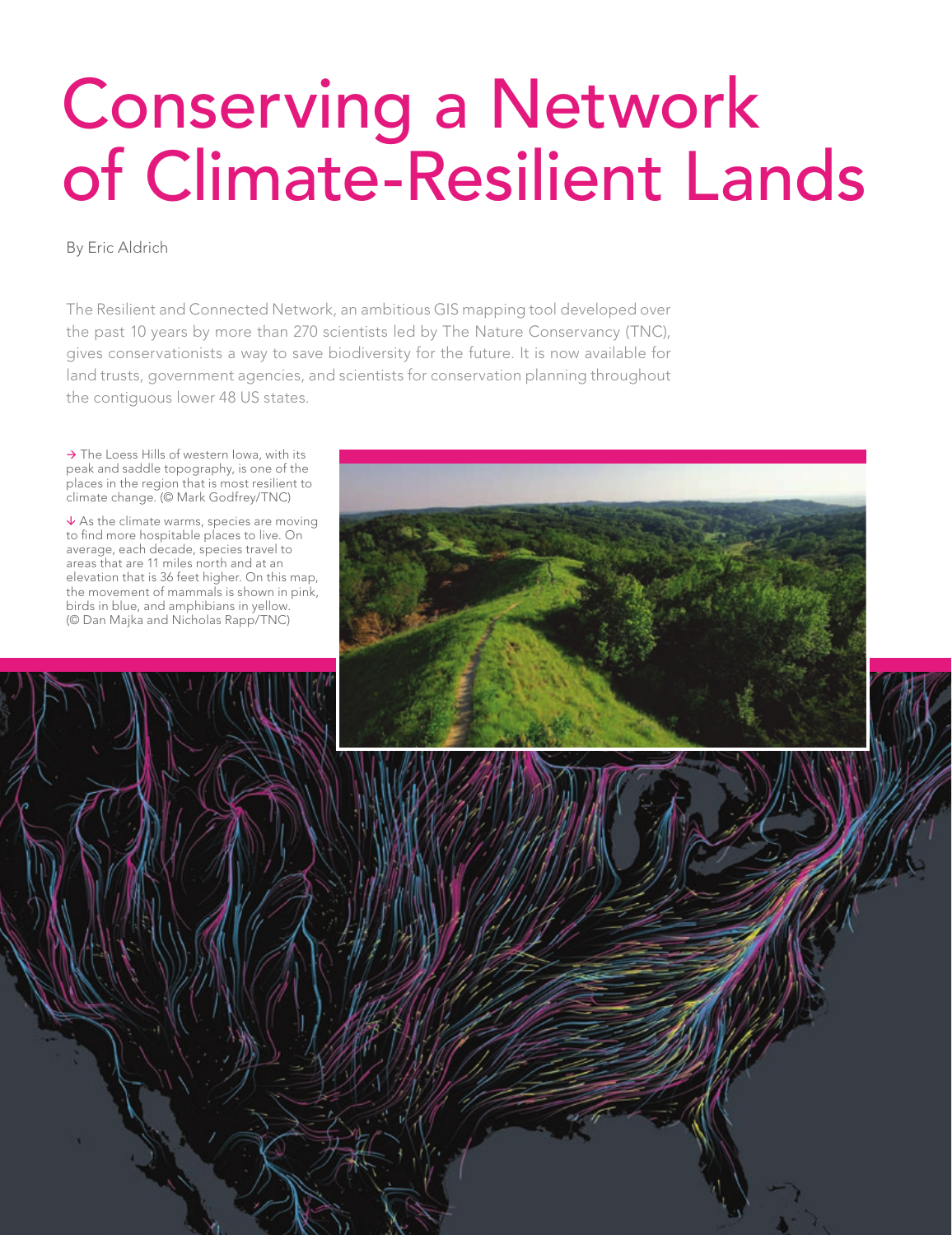

GIS has long been one of conservationists' main go-to tools to identify and protect land, water, plants, fish, wildlife, and habitat across the globe. Using GIS to identify places with high levels of biodiversity has often played a leading role in those efforts.

Now, climate change is altering biodiversity and habitats. As warmer temperatures, increased flooding, and other climate impacts alter and destroy habitat, species are being forced to find new places to live. Diverse plants and animals that thrive in one landscape today may end up living in a very different landscape in the future.

Scientists have found that globally, species are moving an average of 11 miles north and 36 feet higher in elevation each decade to find more hospitable places to live.

How can conservationists continue to protect biodiversity if the cast of plant and animal species keeps moving to escape growing climate impacts?

# Natural Neighborhoods and Highways

The answer, according to Dr. Mark Anderson, is to focus on the future. Anderson is director of science for TNC's Eastern US Division and, for many years, has been studying the connections between climate change and shifting biodiversity. Anderson is also a GIS junkie who knows well the crucial role that GIS plays for land trusts, state agencies, and other entities planning conservation projects. Conservationists have limited funding and face huge challenges in their

work preserving biodiversity and clean water and protecting the health of land-(© Chris Helzer/TNC)

scapes. They need GIS to help identify and focus on high-priority projects. Rich data from scientists, universities,

and state and federal agencies provides great insight into current biodiversity, habitat, and other natural features. But Anderson sought to see how GIS could identify places that would have long-term resilience as the climate changes.

Anderson and his team found that landscapes with diverse physical characteristics—such as steep slopes, tall mountains, deep ravines, and diverse soil types—create numerous microclimates that offer plants and animals the opportunity to move around their local neighborhood to find suitable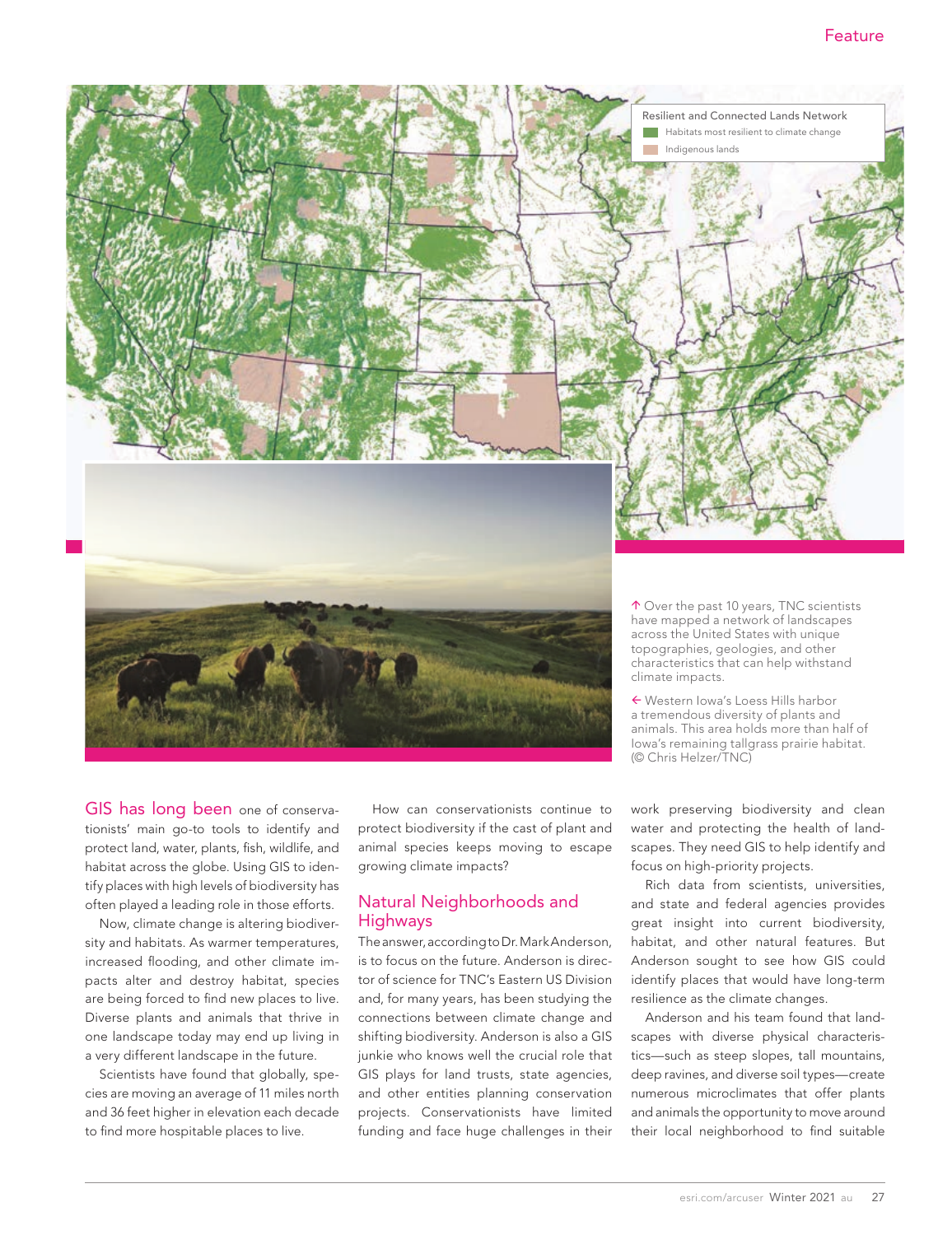

 $\uparrow$  Among the things that make places resilient to climate change are diverse physical characteristics—such as steep slopes, tall mountains, deep ravines, diverse soil types that create numerous microclimates and allow plants and animals to move to suitable habitat. The landscapes also have good connectivity, allowing movement across local microclimates and between climate resilient landscapes.

 $\rightarrow$  In the area near Oklahoma's Canadian River, prairies and contrasting wooded canyons provide climate-resilient habitat for plants and wildlife. (© Jay Pruett/TNC)

habitat where they can escape rising temperatures, increased floods, or drought.

Anderson and his colleague Melissa Clark also mapped natural highways across the country—connecting corridors that allow species to move safely within and between these climate-resilient neighborhoods.

While studies show that species are moving to cooler places, nearly 60 percent of US lands and waters are fragmented by human development, blocking species' movement and preventing them from finding new homes.

"Nature is on the move," Anderson said. "It's not enough to have isolated and disconnected landscapes that are resilient to climate impacts. Species also need a way to reach these resilient sites. While some species will be able to relocate to new homes within their local resilient neighborhoods, others will need to move great distances to entirely new landscapes. If these pathways are destroyed, many species could disappear forever."

# A Ton of Data and Essential Esri Tools

To create the Resilient and Connected Network mapping tool, Anderson and his team had to "compress 200 gigabytes of data into a useful tool and make it look and work seamlessly," said Erik Martin, a TNC spatial ecologist who helped lead the GIS work. "The map reflects a ton of data, pulling from hundreds of datasets from all around the country."

Using Esri's advanced spatial analysis and modeling tools and working many long nights over the past 10 years, TNC scientists Clark, Arlene Olivero Sheldon, and Analie Barnett developed, tested, and retested methods to map and measure characteristics of resilient lands. Their analytical and problem-solving skills, coupled with their determination and passion for conservation, took the idea of a network of resilient lands from concept to reality.

One of the big challenges, according to Anderson, was persisting over the 10-year life-span of the project. During that time, the project grew organically region by region, starting with the Northeast. To ensure accuracy as the map was being built, the team had reviews by some 270 scientists, who